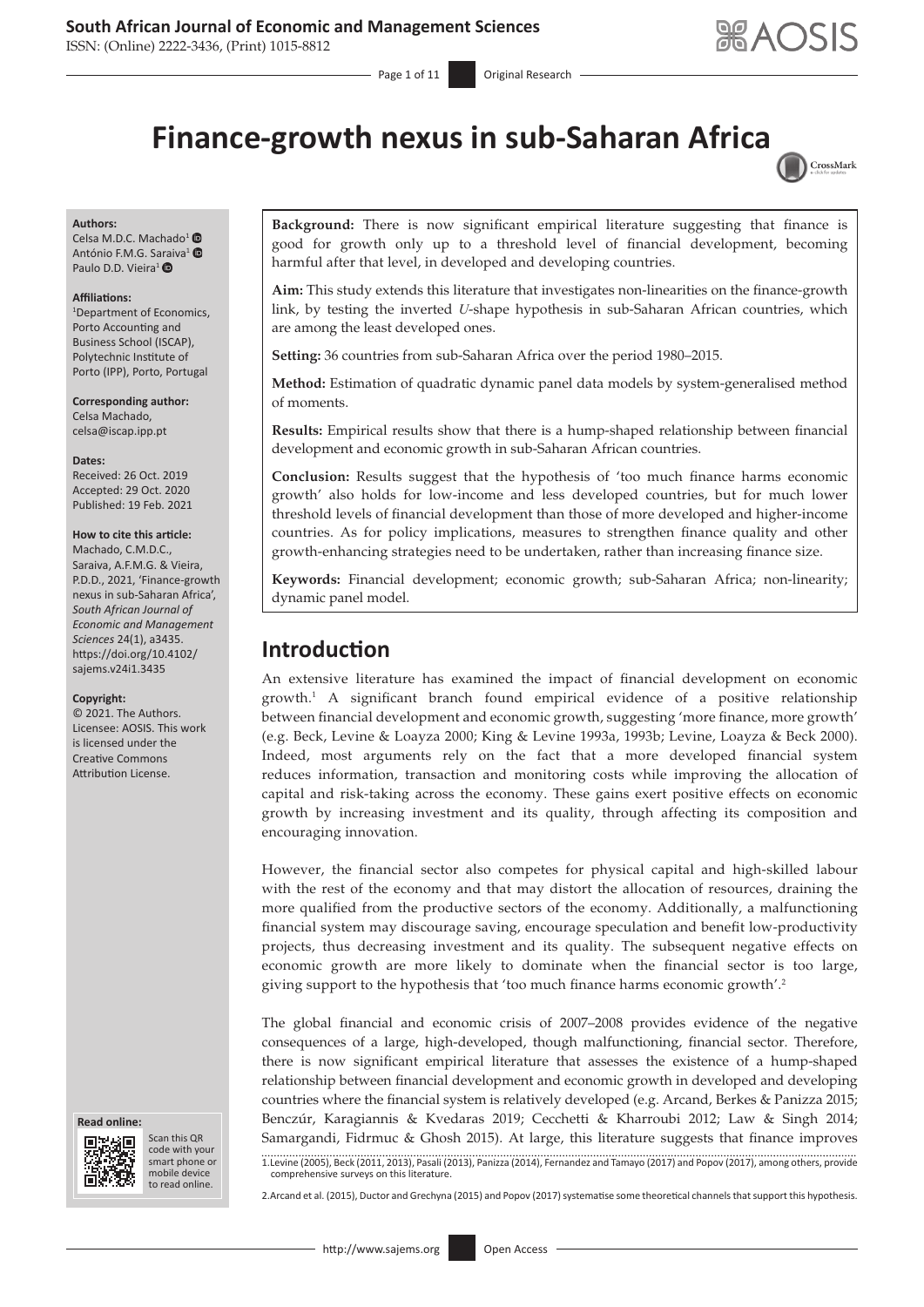growth only up to a threshold level of financial development and that it becomes harmful beyond that level.

The argument that some critical levels of financial and economic development, human capital or political institutions' quality are required to make economic growth benefit from financial development also echoes in the literature that addresses the presence of nonlinearities in the finance-growth nexus. Some of this empirical literature suggests that, in less developed and low-income countries, the relationship between financial development and economic growth is not significant, while it becomes positive and significant for relatively more developed and higher-income countries (e.g. Deidda & Fattouh 2002; Rioja & Valev 2004b).

In the case of African countries, characterised, on average, by low levels of financial development, there is now a growing body of empirical literature that investigates the potential role of financial development in economic growth, by resorting to an array of panel data econometric techniques (e.g. Adusei 2013; Bist 2018; Effiong 2015; Ehigiamusoe & Lean 2018; Ibrahim & Alagidede 2018; Inoue & Hamori 2016; Ngongang 2015). However, to the best of our knowledge, only Ibrahim and Alagidede (2018) assess the existence of a non-linear relationship for a sample of 29 sub-Saharan African (SSA) countries during the period 1980–2014. Their findings lend support to the hypothesis that financial development has a positive and significant impact on growth, only when initial income, financial development or human capital are sufficiently high.

Many African countries have recently experienced extensive reforms in the financial sector that made the access to financial services more widespread and increased financial sector depth (Demirgüç-Kunt & Klapper 2012). In consequence of such reforms, access to financial services has grown faster in the SSA countries that were among the countries with the lowest records in this matter (Inoue & Hamori 2016).<sup>3</sup> A larger dissemination of financial services, promoted by the successful adherence to new technologies, such as mobile money, together with the financial deepening of credit, contributed to the development of SSA countries' financial sectors.

Despite the development of the financial sector in SSA, important informal methods of saving and borrowing still coexist with formal ones. Moreover, Demirgüç-Kunt and Klapper (2012) show that, when compared to other developing economies, high-growth small and medium firms are less likely to use formal financing, suggesting that formal financial systems may not be serving the needs of firms facing growth opportunities. Hence, in SSA countries, it may be the case that the relative dimension of the financial sector is underestimated when one uses the typical measures of (formal) financial development. Apparently, it may also

3.Effectively, financial access, proxied by the number of commercial bank branches.<br>per 100 000 adults in the period 2004–2012, increased at an average annual rate of<br>6.7% in SSA countries, compared to only 2% in the world

be the case that the projects benefiting from formal financing funds may not be the most productive and growth-enhancing ones. Therefore, relying on the empirical evidence of an inverted *U*-shaped relationship between financial development and growth for high- and middle-income countries, we conjecture that parallel evidence would also hold in low-income countries, such as SSA countries, but certainly for lower threshold levels of financial development. The low levels of physical and human capital and the weak institutional quality that characterise these countries are additional factors that may contribute to a (still) underdeveloped financial sector becoming excessive.

In line with these arguments, this article extends recent empirical literature that investigates non-linearities in the link between financial development and economic growth, by testing the inverted *U*-shaped hypothesis in countries that are among the least developed ones, such as the SSA countries. It contributes to the existing literature in three aspects. Firstly, to the best of our knowledge, we present the first attempt to investigate this pattern of nonlinearity in this region, by applying the Cecchetti and Kharroubi (2012) non-linear modelling strategy to a panel of 36 SSA countries, over the period 1980–2015. Secondly, as estimation strategy, we use a dynamic panel systemgeneralised method of moments (SYS-GMM) estimator, which allows us to control for potential endogeneity problems. Thirdly, we use the Lind and Mehlum (2010) *U*-test, which is more appropriate to validate the inverted *U*-shaped relationship than conventional tests.

Our results suggest that more finance may be growthdepleting, even for countries with (still) low levels of financial development. To get positive growth effects from 'more finance', complementary reforms may be required: institutional quality and economic reforms should be pursued together with those in the financial system. 'More finance' needs to be supported by 'better finance'.

The rest of the article is structured as follows. Section 2 reviews relevant literature on the finance-growth nexus. Section 3 specifies the model, describes the data and the econometric methodology. Section 4 presents and discusses empirical results. Section 5 provides main conclusions.

### **Literature review**

The services provided by the financial sector might contribute to economic growth by: (1) producing ex-ante information about potential investments, (2) monitoring investment and enhancing corporate governance, (3) facilitating risk management and diversification, (4) mobilising and pooling savings, and (5) easing the exchange of goods and services (Levine 2005). Essentially, by reducing information, transaction and monitoring costs and improving the allocation of capital and risk across the economy, financial development increases investment and improves its quality, and thus exerts a positive effect on economic growth,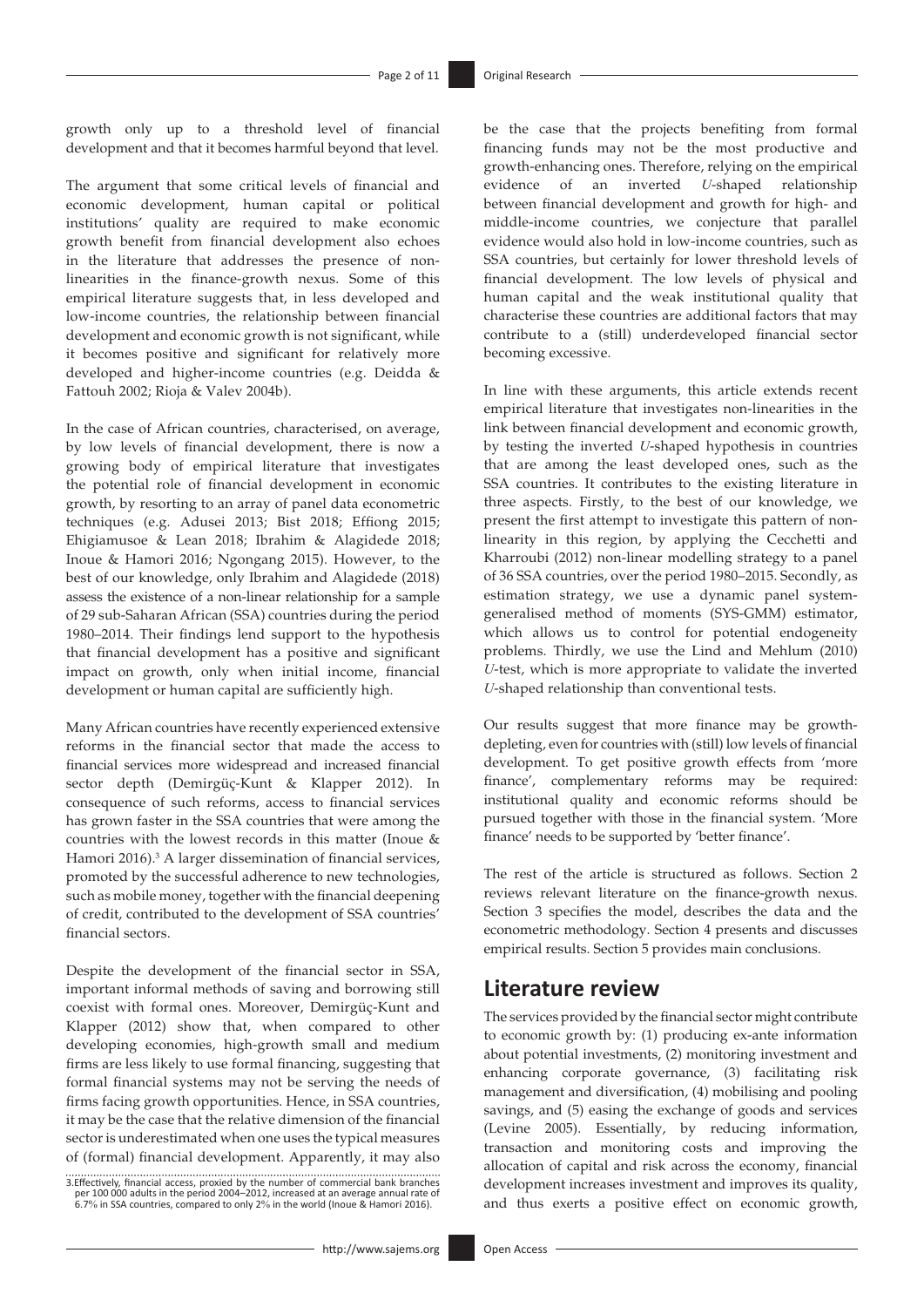suggesting a positive relationship between financial development and economic growth.<sup>4</sup>

However, there is also the possibility that financial development distorts resource allocation, discourages saving, encourages speculation, and favours unproductive projects, decreasing investment and its quality, and thus exerts a negative effect on economic growth. Negative effects are likely to coexist with positive ones and might explain non-linearities on the finance-growth nexus. There is a strand of theoretical literature that identifies the sources of a non-linear relationship between finance and growth relying only on financial development itself, while another strand of the literature, instead, emphasises the role of mediating factors on such non-linearity.

In line with the first strand of literature, a first important argument for the non-linearity of the finance-growth nexus is the suboptimal allocation of talents that results from a large financial sector. According to Tobin (1984), the private returns of the financial sector are higher than the social ones. Bolton, Santos and Scheinkman (2016) provide a theoretical model where the financial industry extracts excessively high rents from the provision of financial services and these rents attract too much talent. Therefore, a larger financial sector, competing for more qualified resources with the rest of the economy, may drain the 'cream-skimming' resources from the productive sectors, with negative consequences for economic growth.

A second argument relates to financial development, resulting from financial innovation and liberalisation, with the increase of systemic risk which, by exacerbating macroeconomic volatility, impacts negatively on economic growth (see, for instance, Arcand et al. 2015; Ductor & Grechyna 2015; Popov 2017).

Another argument follows from the segmentation of the credit market between investment and consumption credit markets or between firm and household (especially house mortgage) credit. Hung and Cothren (2002) show that, with credit market imperfections, when screening consumers is cheaper than screening entrepreneurs, financial development initially favours investment and promotes growth. However, when credit markets are further developed, consumers' borrowing constraints are relaxed and net savings decrease more substantially, and this attenuates the effects of financial development on economic growth. This model predicts that the effects of credit market development on growth are more effective in countries with lower levels of financial development than in those with higher levels of financial development. In turn, Hung (2009) develops a more general model, aiming to replicate all the non-linear patterns found by recent empirical literature, of the finance-growth nexus. In his model, financial development facilitates both investment loans and consumption loans with opposite impacts on economic growth. The net effect on economic growth depends on the relative magnitudes of these two channels which hinge on the initial level of financial development. In countries with low levels of financial development, there is uncertainty on which effect dominates and thus the effect of financial development on economic growth is also uncertain. However, in countries with intermediate levels of financial development, the relationship between finance and growth is positive because the effect of investment loans clearly dominates. Finally, in countries with high levels of financial development, the effect of consumption loans increases with the level of financial development and once more there is uncertainty about which effect dominates. However, even if the investment loans effect dominates, the positive net effect on economic growth becomes smaller than that for countries with intermediate levels of financial depth.

Along these theoretical arguments, there is substantial literature that finds empirical evidence of a non-linear relationship between financial development and economic growth. Typically, in most empirical studies, measures of banking sector development, such as the ratios of private sector credit or of liquid liabilities to gross domestic product (GDP), are employed as measures of financial development, while the financial sector encompasses other types of financial institutions and markets. At large, this literature suggests that finance is good for growth only up to a threshold level of financial development, becoming harmful beyond that level, giving support to the so-called 'too much finance' hypothesis.5 However, this threshold level varies significantly across the different studies. While Swamy and Dharani (2019) found, using a sample of 24 advanced economies, that more finance hinders growth when the domestic credit to private sector ratio exceeds a level of 142% of GDP, Benczúr et al. (2019) found, also in high-income economies, threshold levels ranging from 37% to 46% and 61% to 76%, depending on the group of countries and on how financing is decomposed. For more comprehensive samples of developed and developing countries, Arcand et al. (2015), Cecchetti and Kharroubi (2012) and Law and Singh (2014) found that credit to the private sector is expected to start having negative effects on output growth when it reaches threshold levels of 100%, 99% and 88% of GDP. In turn, Samargandi et al. (2015), in a panel of middle-income countries and using the threshold method, found that, for the whole sample and the upper-middle income subsample, the estimated threshold value of the financial development indicator is around 92% of GDP, while it decreases to 43% for lower middle-income countries. Soedarmono, Hasan and Arsyad (2017), from a panel data set of provinces of Indonesia over the period 2000–2009, document inverted *U*-shaped relationships between total credit, investment credit and, to a lesser extent, consumption credit and the regional economic growth, but with much lower threshold levels. Their different measures of financial depth start to hamper regional output growth when they

<sup>4.</sup>Greenwood and Jovanovic (1990), Bencivenga and Smith (1991), Pagano (1993) and Acemoğlu and Zilibotti (1997) are examples of theoretical contributions demonstrating the role of financial development in promoting investment and the improvement of its efficiency.

<sup>5.</sup>In developed countries, security markets play an increasingly important role in the process of economic development, while the reverse occurs in the services provided<br>by banks (cf. Demirgüç-Kunt, Feyen & Levine 2013). Arcand et al. (2015) claim that<br>this may provide a rationale for a 'too much credit' hyp much finance' hypothesis, as it may be the case of a wrong structure of finance with a disproportionate size of banks relative to markets.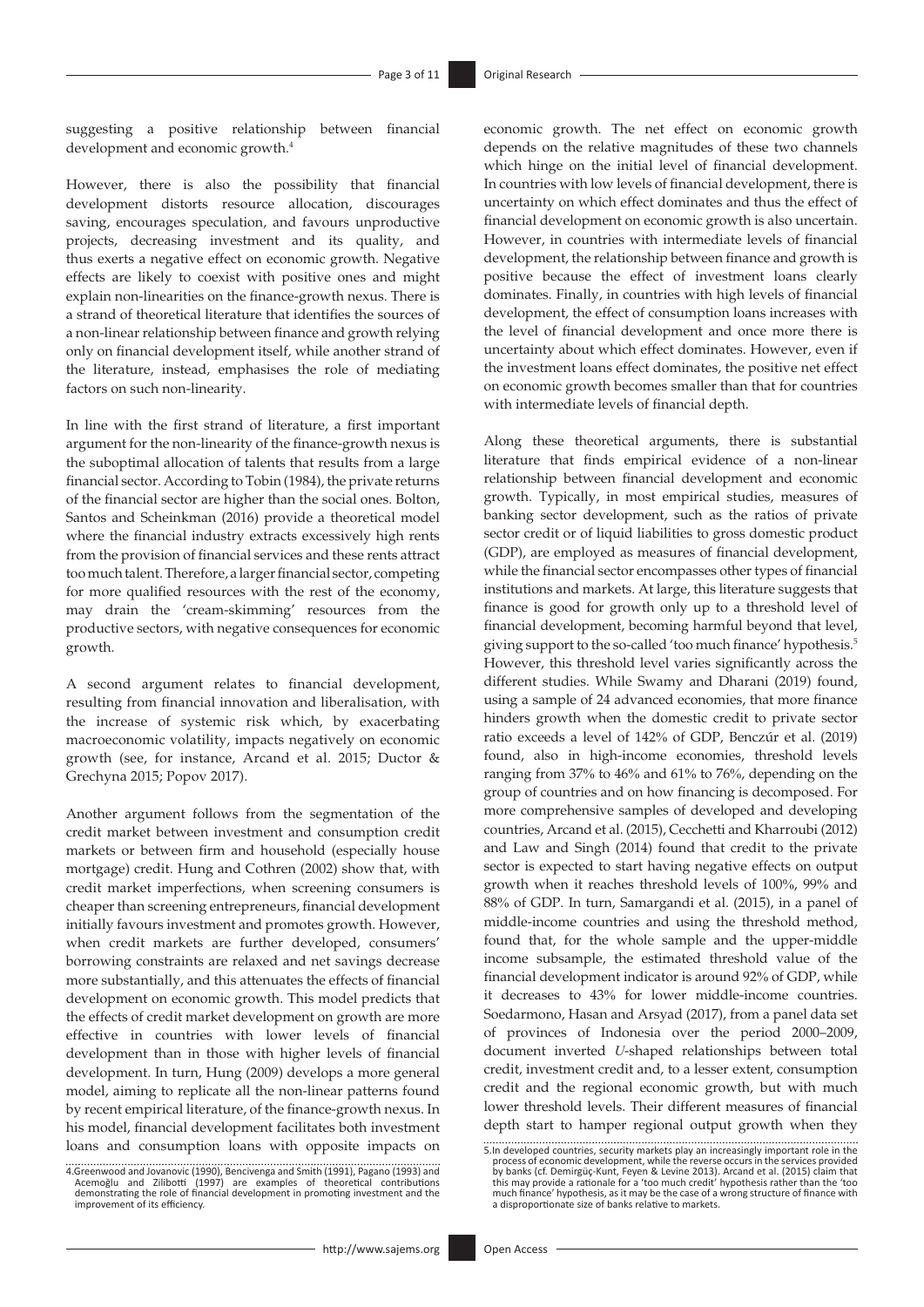reach threshold levels ranging from 18% to 40%. According to these authors, if the majority of loans are allocated to sectors that contribute less to economic growth, such as wholesale and retail trade sectors in Indonesia, then more credit might have adverse consequences on growth and become 'too much', even for relatively low levels of financial depth.

Rioja and Valev (2004a), using a panel of 74 developed and developing countries, found a different non-linear pattern in the finance-growth nexus, as predicted by the theoretical model of Hung (2009). More specifically, the effect of financial development produced: (1) an uncertain effect on economic growth for countries with low levels of financial development, (2) a significantly positive effect for countries with intermediate levels of financial development and (3) a positive, but small, effect for countries with high levels of financial development.

Another strand of theoretical and empirical literature asserts the importance of mediating factors to explain non-linearity on the finance-growth relationship. The conditioning effect of political and economic institutions on the finance-growth nexus is emphasised by, for instance, Demetriades and Law (2006), Gazdar and Cherif (2015) and Slesman, Baharumshah and Azman-Saini (2019), while that of the economic development stage receives empirical support from Deidda and Fattouh (2002), Rioja and Valev (2004b) and Ibrahim and Alagidede (2018), among others.<sup>6</sup>

For instance, Slesman et al. (2019) posit that empirical evidence of a non-linear relationship between finance and growth in developing countries may have missed the contingent role played by political institutions. They found robust evidence that a critical threshold level of political institutions is required for economic growth to benefit from financial development in developing countries, where political institutions are known to be relatively weak and the levels of financial development low. In turn, Ibrahim and Alagidede (2018) claim that the initial level of income is a key potential threshold variable mediating how finance affects economic growth. For a panel of 29 SSA countries, their results suggest that, in less developed and low-income countries, the relationship between financial development and economic growth is not significant, while it becomes positive and significant for relatively more developed and higher-income countries. More generally, Ibrahim and Alagidede provide evidence that financial development has a positive and significant impact on growth, only when economies are above some threshold levels of initial income, financial development or human capital; below these threshold levels, there is no significant impact of financial development on growth.

# **Data and methodology Model specification and data description**

In line with Cecchetti and Kharroubi (2012), but within a dynamic model, we assume the following standard quadratic relationship between financial development and economic growth:

$$
growth_{i,t} = \alpha_i + \beta_0 growth_{i,t-1} + \beta_1 \left( lnFD_{i,t} \right) + \beta_2 (lnFD_{i,t})^2 +
$$
  

$$
\boldsymbol{\varphi} \boldsymbol{X}_{i,t} + \boldsymbol{\theta}_t + \boldsymbol{\varepsilon}_{i,t}
$$

[Eqn 1]

In Equation 1 *growth<sub>it</sub>* refers to GDP growth rate in the *i*th country at time  $t$ .  $lnFD_{i}$  is the natural logarithm of the country's level of financial development,  $X_{i,t}$  represents the vector of control variables, *α<sup>i</sup>* is the unobserved country-specific effect for country  $i$ ,  $\theta$ <sub>t</sub> is the period effect for time *t* and  $\varepsilon_{i}$  is the error term. The control variables used in the model are commonly used in the literature and include initial income, investment, human capital, inflation and an index of institutional quality.

Our major concern is the magnitude and significance of coefficients  $\beta_1$  and  $\beta_2$ . If the finance-growth relationship follows an inverted *U*-shaped relationship, then  $\beta_1$  is positive and  $\beta_2$  negative. To estimate the model and to test this hypothesis, we use a panel data sample of 36 SSA countries for the period 1980–2015.<sup>7</sup> In order to purge business cycle frequencies from the data, the data set is averaged for nonoverlapping periods of 5 years, which allows for a maximum of seven observations per country (1981–1985, 1986–1990, 1991–1995, 1996–2000, 2001–2005, 2006–2010, 2011–2015).

Table 1 describes the variables, and corresponding sources, used in the model. Economic growth (growth) is proxied by percentage changes in real GDP per capita. Two different variables are used as measures of financial development (FD): the domestic credit to the private sector (DC) and liquid liabilities, commonly referred to as broad money (M3), all expressed as ratios to GDP. Domestic credit to the private sector refers to loans given by financial institutions to the private sector, that is, it excludes credits issued to governments or its agencies, public enterprises, as well as credits issued by the central bank. Liquid liabilities include currency plus demand and interest-bearing liabilities of banks and nonbanking financial intermediaries. Both indicators of financial development are commonly used as indicators of financial intermediation and financial depth (e.g. Loyaza & Rancière 2006), although domestic credit is more directly linked to investment and economic growth than liquid liabilities.

As for control variables, the ratio of gross capital formation (GCF) to GDP is used to proxy investment and physical capital accumulation, while the index of human capital (HC) is a per worker index based on the average years of schooling and on the rate of return for primary, secondary and tertiary

<sup>6.</sup>Other mediating factors have been explored in recent empirical literature. Dombi<br>and Grigoriadis (2020) investigate the role of ancestral institutions and historical<br>legacies in the finance-growth relationship in post-So (2019) investigates the role of the risk premium in the finance-growth link, using data from South Africa.

<sup>7.</sup>We considered 36 out of 46 SSA countries; these are the only ones with data available for the index of human capital. The list of countries is presented in a note to Table 2.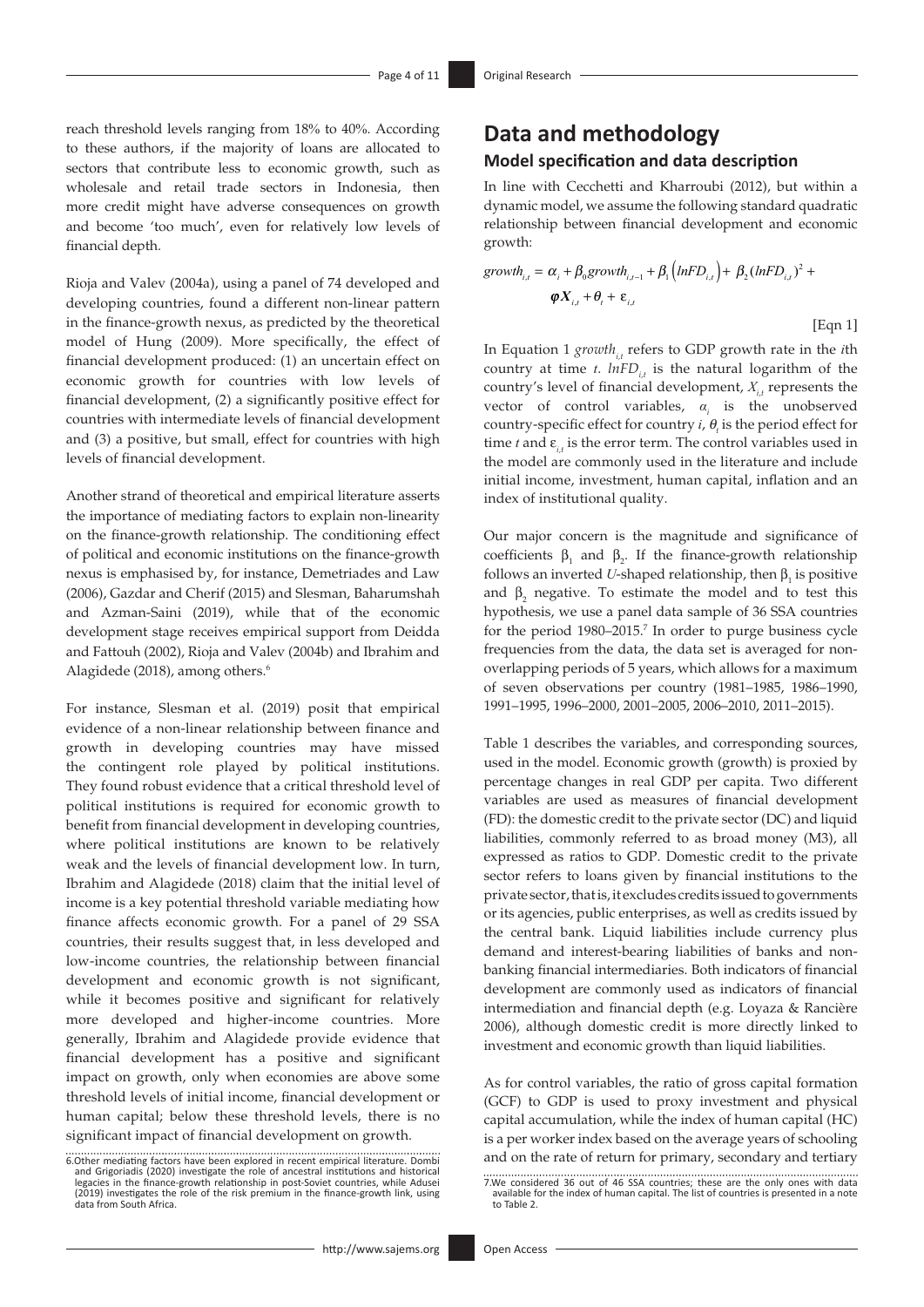| <b>TABLE 1:</b> Definitions and sources of variables. |
|-------------------------------------------------------|
|-------------------------------------------------------|

| Notation         | <b>Description</b>                                                                                                                                                               |
|------------------|----------------------------------------------------------------------------------------------------------------------------------------------------------------------------------|
| growth           | Real GDP per capita percentage growth - World Development Indicators                                                                                                             |
| InDC             | Natural logarithm of domestic credit to the private sector over<br>GDP - World Development Indicators                                                                            |
| lnM3             | Natural logarithm of broad money to GDP - World Development<br><b>Indicators</b>                                                                                                 |
| InGDP0           | Natural logarithm of GDP per capita (constant price in US\$, 2010)<br>for the initial year of each 5-year sub-period - World Development<br><b>Indicators</b>                    |
| In <sub>HC</sub> | Natural logarithm of the human capital index - Penn World Table,<br>Version 9.0                                                                                                  |
| InGCF            | Natural logarithm of the ratio of the gross capital formation to<br>GDP - World Development Indicators                                                                           |
| inflation        | CPI inflation rate - World Development Indicators                                                                                                                                |
| IL               | Transformation (non-freedom = 0; partial freedom = $0.5$ ; freedom = $1$ )<br>of the index of political rights and civil liberties - Freedom House:<br>Freedom in the World 2017 |

GDP, gross domestic product.

education, as described by Feenstra, Inklaar and Timmer (2015). Both variables are expected to have a positive effect on growth. The growth rate of the consumer price index (inflation) is used to proxy macroeconomic instability while initial income  $(GDP_0)$ , the initial GDP per capita (constant price in US\$, 2010) for each 5-year sub-period, is used to capture absolute convergence effects. These two variables are expected to negatively impact on growth. Finally, we use the Freedom House Index of Political Rights and Civil Liberties (IL) to represent institutional quality, as in Anwar and Cooray (2012). Naturally, better institutions are expected to enhance growth. With the exception of growth, inflation and IL, all variables are transformed into natural logarithms.

### **Methodology**

Model estimation uses the dynamic panel system GMM estimator developed by Arellano and Bover (1995) and Blundell and Bond (1998). This estimator, requiring a large number of cross-section units and a small number of time periods, was chosen in order to control: (1) country-specific effects, (2) autocorrelation problems, due to the presence of the lagged dependent variable in the model, and (3) simultaneity bias, caused by potential endogeneity of some of the explanatory variables.

Unlike the difference GMM estimator, proposed by Arellano and Bond (1991), this estimator is appropriate when explanatory variables are persistent, as is the case of macroeconomic variables such as financial development, human capital, GDP per capita, investment or inflation, for which corresponding lagged values are seen as weak instruments (see Law, Lee & Singh 2018, for more elaborated arguments).

We use the two-step system GMM estimator which is asymptotically more efficient than the one-step estimator. The proliferation of instruments in a sample of small crosssection dimensions, as in the present study, may lead to biased standard errors. Therefore, we apply Windmeijer (2005) finite-sample correction to reported standard errors in the two-step estimation, to avoid standard errors being severely downward biased.

To test for the presence of an inverse *U*-shaped relationship between financial development and economic growth in a more appropriate way, we use the test provided by Lind and Mehlum (2010). These authors argue that it is not enough that the first and the second derivatives have opposite signs for having a *U*-shaped or inverted *U*-shaped relationship. This criterion will be misleading when the estimated extreme point is close to the end point or to the starting point of the data range. To validate an inverted *U*-shaped relationship between FD and growth, we test the null hypothesis  $H_0$  (Equation 2) against the alternative hypothesis  $H<sub>1</sub>$  (Equation 3):

$$
H_0: \beta_1 + 2\beta_2 ln F D_{low} \le 0 \cup \beta_1 + 2\beta_2 ln F D_{high} \ge 0
$$
 [Eqn 2]

$$
H_1: \beta_1 + 2\beta_2 ln F D_{low} > 0 \cup \beta_1 + 2\beta_2 ln F D_{high} < 0
$$
 [Eqn 3]

 $lnFD_{low}$  and  $lnFD_{high}$  represent the minimum and maximum values of *lnFD*.

The inverted *U*-shaped relationship holds, if the null hypothesis is rejected.

### **Empirical results**

Descriptive statistics presented in Table 2 confirm the small magnitude of the financial sector in these countries: the average domestic credit to the private sector represents only 18.5% of GDP, while the average liquid liabilities represents 26.4% of GDP.8 Descriptive statistics further indicate that, on average, these countries are low-income countries, with high average inflation (52.4%) and exhibiting poor institutional quality (the index of political rights and civil liberties averages 0.3 out of 1). Records also suggest that countries in the sample are highly heterogeneous. Moreover, correlation coefficients between financial development variables and economic growth, reported in Table 2, are positive but only statistically significant for liquid liabilities. Gross capital formation, human capital and the index of political rights and civil liberties are also positive and statistically significantly correlated with growth during this period, while inflation is negatively correlated.

### **Analysis of estimation results**

Table 3 reports the results from the two-step system GMM estimation of Equation 1, in its original form and without the financial development quadratic term, using separately domestic credit to private sector (*lnDC*) and liquid liabilities (*lnM3*) as proxies for financial development.

Referring to Models 1DC and 1M3, which assume a linear relationship between financial development and economic growth, the results indicate that financial development does not have a statistically significant impact on economic

<sup>8.</sup>In the sample of 75 developed and developing countries, for the period 1996–2010, used by Law et al. (2018), the mean of the ratio of private sector credit to GDP is 72.9%.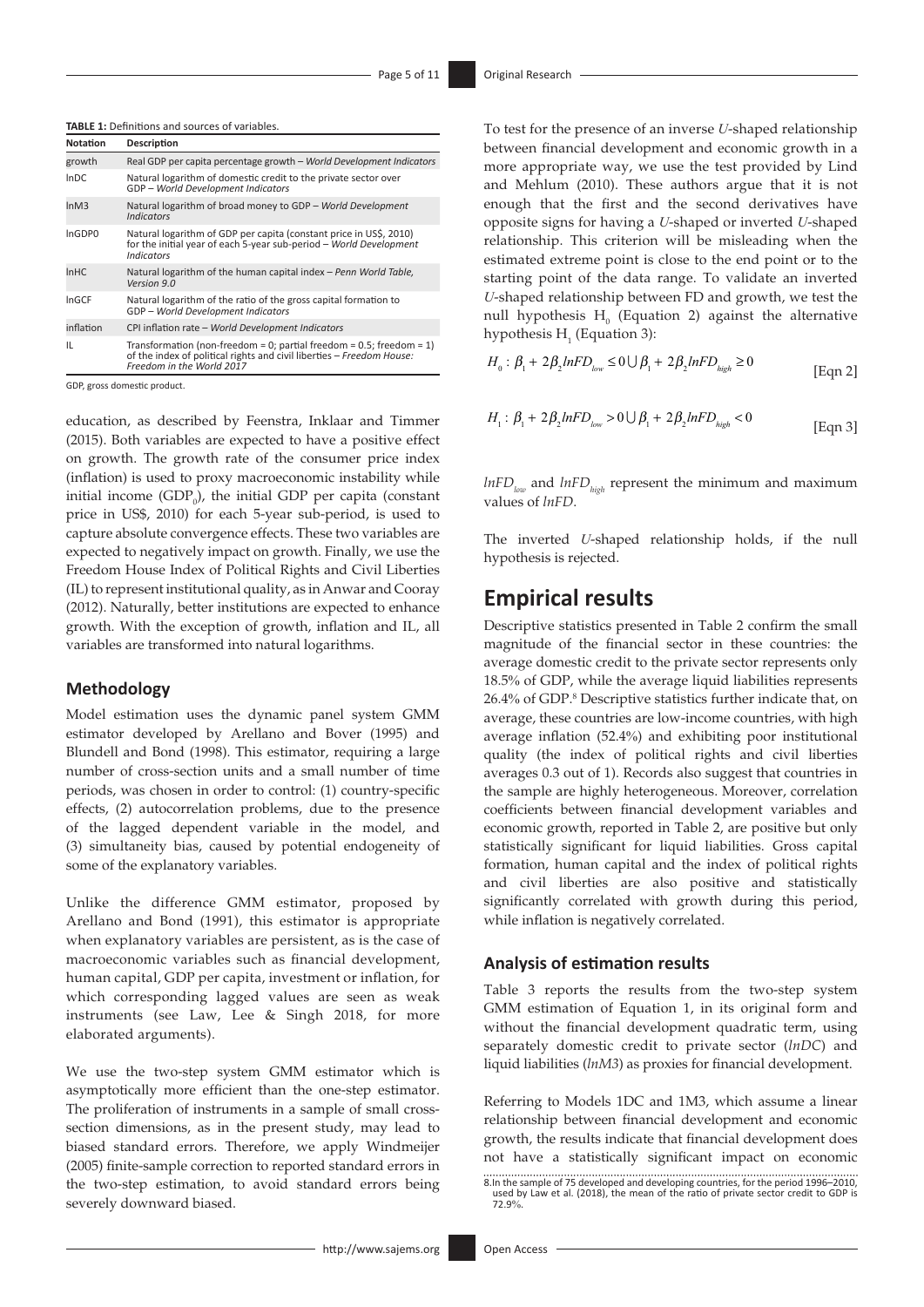**TABLE 2:** Descriptive statistics and correlation matrix.

| <b>Variables</b>                                      | Growth     | GDP <sub>0</sub> | DC                       | M <sub>3</sub>           | <b>GCF</b>               | <b>Inflation</b>         | 1L                       | HC                       |
|-------------------------------------------------------|------------|------------------|--------------------------|--------------------------|--------------------------|--------------------------|--------------------------|--------------------------|
| Mean                                                  | 0.91       | 1598.42          | 18.46                    | 26.44                    | 19.07                    | 52.48                    | 0.39                     | 1.58                     |
| Standard deviation                                    | 3.94       | 2192.59          | 20.82                    | 14.75                    | 8.22                     | 434.10                   | 0.34                     | 0.38                     |
| <b>Minimum</b>                                        | $-21.63$   | 115.44           | 0.20                     | 0.36                     | 0.00                     | $-2.99$                  | 0.00                     | 1.02                     |
| Maximum                                               | 30.74      | 12139.54         | 150.47                   | 100.35                   | 53.77                    | 6517.11                  | 1.00                     | 2.77                     |
| Number of observations                                | 249        | 246              | 249                      | 249                      | 236                      | 236                      | 249                      | 249                      |
| <b>Correlation matrix</b>                             |            |                  |                          |                          |                          |                          |                          |                          |
| Economic growth (%)                                   | T          |                  |                          |                          |                          |                          |                          |                          |
| Initial GDP per capita (constant price in US\$, 2010) | 0.01       | $\mathbf{1}$     | $\overline{\phantom{a}}$ | -                        | $\overline{\phantom{a}}$ | $\overline{\phantom{a}}$ | $\overline{\phantom{a}}$ | $\overline{\phantom{a}}$ |
| Domestic credit to private sector (% of GDP)          | 0.06       | $0.48***$        | $\mathbf{1}$             | $\overline{\phantom{a}}$ |                          |                          |                          |                          |
| Liquid liabilities (% of GDP)                         | $0.19***$  | $0.38***$        | $0.76***$                | $\mathbf{1}$             | $\overline{\phantom{a}}$ | $\overline{\phantom{a}}$ | $\overline{\phantom{a}}$ | $\overline{\phantom{a}}$ |
| Gross capital formation (% of GDP)                    | $0.24***$  | $0.32***$        | $0.14**$                 | $0.21***$                | $\mathbf{1}$             |                          |                          |                          |
| Inflation rate $(\% )$                                | $-0.29***$ | $-0.03$          | $-0.07$                  | $-0.05$                  | $-0.12*$                 | $\mathbf{1}$             | $\overline{\phantom{a}}$ | $\overline{\phantom{a}}$ |
| Index of political rights and civil liberties         | $0.24***$  | $0.22***$        | $0.37***$                | $0.46***$                | $0.24***$                | $-0.11$                  |                          |                          |
| Human capital index                                   | $0.18***$  | $0.57***$        | $0.42***$                | $0.49***$                | $0.38***$                | $-0.05$                  | $0.42***$                | $\mathbf{1}$             |

Note: Countries: Angola, Burundi, Benin, Burkina Faso, Botswana, Central African Republic, Cote d'Ivoire, Cameroon, Democratic Republic of the Congo, Republic of the Congo, Gabon, Ghana, Gambia, Kenya, Liberia, Lesotho, Madagascar, Mali, Mozambique, Mauritania, Mauritius, Malawi, Namibia, Niger, Nigeria, Rwanda, Sudan, Senegal, Sierra Leone, Swaziland, Togo, Tanzania, Uganda, South Africa, Zambia and Zimbabwe.

GDP, gross domestic product; GCF, gross capital formation.

\*\*\*, \*\* and \* denote significance level at 1%, 5% and 10%.

| TABLE 3: Two-step system-generalised method of moments estimations. |  |
|---------------------------------------------------------------------|--|
|---------------------------------------------------------------------|--|

| Variable                   |                          | Financial development, $FD \equiv DC$ |              |                                  | Financial development, $FD \equiv M3$ |                                  |              |                                  |
|----------------------------|--------------------------|---------------------------------------|--------------|----------------------------------|---------------------------------------|----------------------------------|--------------|----------------------------------|
|                            |                          | Model 1DC                             |              | Model 2DC                        | Model 1M3                             |                                  | Model 2M3    |                                  |
|                            | Coefficient              | <b>Robust standard</b><br>errors      | Coefficient  | <b>Robust standard</b><br>errors | Coefficient                           | <b>Robust standard</b><br>errors | Coefficient  | <b>Robust standard</b><br>errors |
| Growth <sub>t-1</sub>      | $-0.1747***$             | 0.0442                                | $-0.1925***$ | 0.0396                           | $-0.1911***$                          | 0.0627                           | $-0.2209***$ | 0.0358                           |
| InGDP0                     | $-5.3089***$             | 1.9435                                | $-4.3681**$  | 1.9280                           | $-5.0221***$                          | 1.6035                           | $-4.3261***$ | 1.5755                           |
| <b>InFD</b>                | 0.2367                   | 0.8015                                | 1.9384*      | 1.1886                           | $-1.4640$                             | 1.6692                           | 8.8831 ***   | 2.5605                           |
| InFD <sup>2</sup>          |                          | $\overline{\phantom{a}}$              | $-0.5014*$   | 0.3071                           |                                       | $\overline{\phantom{a}}$         | $-1.7983***$ | 0.4332                           |
| InGCF                      | 1.3151**                 | 0.6348                                | $0.9792*$    | 0.5571                           | 1.3544**                              | 0.5399                           | 1.0691**     | 0.4821                           |
| Inflation                  | $-0.0009*$               | 0.0005                                | $-0.0011**$  | 0.0005                           | $-0.0006$                             | 0.0004                           | $-0.0013***$ | 0.0003                           |
| IL                         | 2.2209*                  | 1.2804                                | 1.7749*      | 0.9318                           | 2.3783                                | 1.5346                           | 1.5834       | 1.0409                           |
| <b>InHC</b>                | 0.0384                   | 5.5694                                | 1.9663       | 4.0703                           | $-2.0969$                             | 12.4938                          | 1.4989       | 7.2190                           |
| Constant                   | 33.0627***               | 11.9238                               | 26.3215**    | 12.7072                          | 37.6408***                            | 14.3190                          | 18.5084      | 12.2141                          |
| $AR(2)$ ( <i>p</i> -value) | 0.2527                   |                                       | 0.2914       |                                  | 0.2056                                | $\overline{\phantom{a}}$         | 0.1332       |                                  |
| Sargan test (p-value)      | 0.5265                   |                                       | 0.4290       |                                  | 0.7500                                |                                  | 0.5451       |                                  |
| No. of countries           | 35                       | $\overline{\phantom{a}}$              | 35           | $\overline{\phantom{a}}$         | 35                                    | $\overline{\phantom{a}}$         | 35           | $\overline{\phantom{a}}$         |
| No. of observations        | 194                      |                                       | 194          | $\overline{\phantom{0}}$         | 194                                   | $\overline{\phantom{a}}$         | 194          |                                  |
| No. of instruments         | 32                       |                                       | 33           | $\overline{\phantom{a}}$         | 32                                    | $\overline{\phantom{a}}$         | 33           |                                  |
| Turning point              | $\overline{\phantom{a}}$ |                                       | 6.9%         | $\overline{\phantom{a}}$         | $\overline{\phantom{a}}$              | $\overline{\phantom{a}}$         | 11.8%        | $\overline{\phantom{a}}$         |
| Lower bound slope          |                          |                                       | 3.5611***    | ٠                                | $\overline{\phantom{a}}$              | $\overline{a}$                   | 12.5961***   |                                  |
| Upper bound slope          | $\overline{\phantom{a}}$ | $\overline{\phantom{a}}$              | $-3.0897***$ | $\overline{\phantom{a}}$         | $\overline{\phantom{a}}$              | $\overline{\phantom{a}}$         | $-7.6613***$ | $\overline{\phantom{a}}$         |
| Overall U-test (t-value)   | ٠                        |                                       | $4.44***$    | $\overline{\phantom{a}}$         | $\overline{\phantom{a}}$              | $\overline{\phantom{a}}$         | $11.62***$   |                                  |

Note: Time dummies were jointly significant and are not reported here to save space. Sargan test performed with non-robust standard errors. Dependent variable: Economic growth. Sample period: 1980–2015 (5-year average).

\*\*\*, \*\* and \* denote significance level at 1%, 5% and 10%.

growth, in line with the findings of Effiong (2015) and Ngongang (2015). However, the results of the estimation of a linear relationship are misleading when the true relationship between financial development and economic growth is non-linear, as we hypothesise it to be.

The estimation of Models 2DC and 2M3 show the existence of a non-linear relationship between both financial development indicators and economic growth. The results are in line with the hypothesis that finance delivers a positive impact on growth only up to a certain threshold and that too much finance becomes harmful. Effectively, the coefficients of the linear term of both financial development indicators are positive, while those of quadratic terms are negative (and statistically significant), suggesting the

existence of an inverted *U*-shaped relationship between finance and growth. This relationship is validated by the Lind and Mehlum (2010) *U*-test in Table 3.<sup>9</sup> Therefore, as many studies have demonstrated for the case of more developed and higher-income countries, our estimation suggests that the inverted *U*-shaped relationship between finance and growth also holds for low-income and less developed countries, but on a much lower threshold-level of financial development. According to our point estimate, domestic credit to private sector ratio (%GDP) becomes harmful to economic growth after a threshold level of 6.9%, while liquid liabilities (%GDP) become detrimental after

<sup>9.</sup>The test rejects the null hypothesis of a *U*-shaped profile and the slope of the lower bound is positive while that of the upper bound is negative, both being significant. This validates the existence of an inverted *U*-shaped relationship between finance and growth.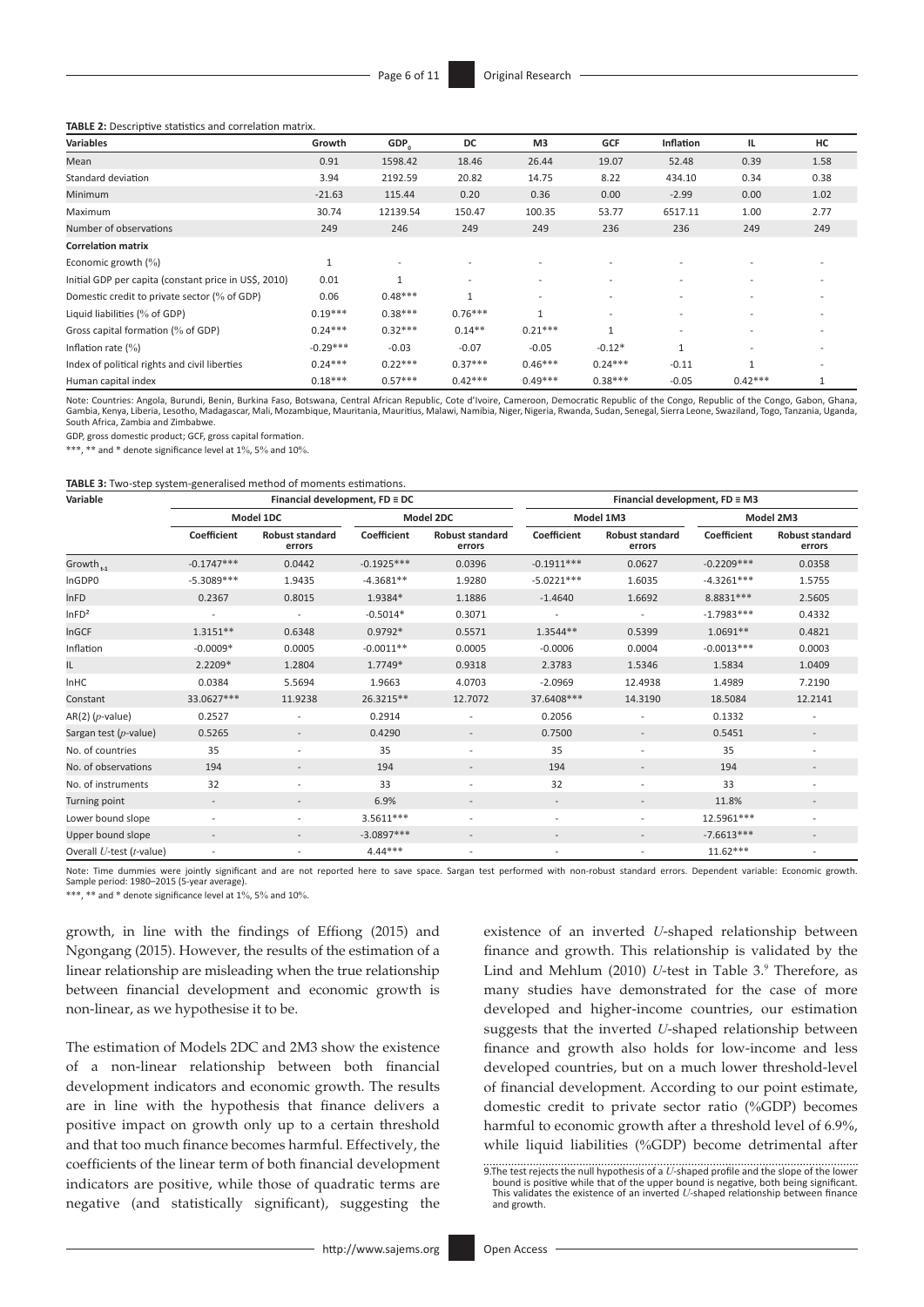11.8%. These two values fall below the means for the two financial indicators reported in Table 2.

Figure 1 and Figure 2 present the graphical representations of Models 2DC and 2M3. They illustrate the inverted *U*-shaped profile between both indicators of financial development and economic growth and show that most observations fall in the descending part of the fitted lines. This suggests an oversized financial sector, even in countries where its relative dimension is, apparently, too small. Such counter-intuitive results may be the consequence of the confluence of many factors: (1) the financial sector's drainage of the scarce 'cream-skimming' resources from productive sectors (e.g. Tobin 1994), (2) the dominance of consumption credit over investment credit (e.g. Hung 2009), (3) the low quality levels of political, legal and economic institutions (e.g. Slesman et al. 2019), (4) unbalanced growth in the financial and real estate (e.g. Ductor & Grechyna 2015) and (5) a financial structure where informal methods of saving and borrowing compete with the formal financial sector regarding financing high-growth small and medium firms (Demirgüç-Kunt & Klapper 2012).

Some other empirical studies also have found relatively low threshold levels of financial development: Samargandi et al. (2015) in a subsample of lower-middle







**FIGURE 2:** Liquid liabilities to gross domestic product ratio and growth.

income countries and Soedarmono et al. (2017) for Indonesia, using regional-level data, for instance. However, as for African countries, most panel data studies assume a linear finance-growth nexus with blurred evidence of the significance and signal of this relationship. While, for instance, Adusei (2013) and Ehigiamusoe and Lean (2018) find evidence of a significant and positive relationship between finance and growth, Ngongang (2015) find no statistical significance and Bist (2018) show that private credit has a positive and significant impact on economic growth for 9 out of 16 African countries, no significant impact on four countries and a negative impact on three countries.10 However, these results may lose relevance if the true finance-growth nexus is non-linear. Ibrahim and Alagidede (2018) add to this empirical literature by estimating a threshold model and allowing for a non-linear relationship between finance and growth. Based on data from 29 SSA countries over the period of 1980–2014, they find that financial development only has a significant and positive effect on growth after an initial financial development threshold-level, at odds with our results.

Concerning control variables, Table 3 shows that their coefficients have signs consistent with the theory and that they are statistically significant, except for human capital. As expected, more investment and better institutional quality improve economic growth, while a higher initial income and higher inflation lead to lower economic growth.

As for the diagnostic tests, the Sargan test does not reject the null hypothesis of over-identification restriction, suggesting that the instruments are valid. Furthermore, the serial correlation test fails to reject the null hypothesis of no second-order autocorrelation. Overall, both tests suggest that models are relatively well specified.

### **Robustness checks**

In order to examine the sensitivity of the results, we carried out two robustness checks.

In the first one, additional explanatory variables are included, namely the ratio of government expenditure to GDP (lnG) and trade openness (lnOpen).<sup>11</sup> Table 4 presents estimation results of Models 3DC and 3M3, that include *lnG*  as an additional control variable, and Models 4DC and 4M3 that, instead, include *lnOpen*. The coefficients of these two additional variables are not statistically significant and the results are qualitatively similar to the ones reported in Table 3.

As a second robustness check, we apply two different estimation methodologies.

<sup>10.</sup>Acaravci, Ozturk and Acaravci (2009) provide a comprehensive review of empirical literature on SSA.

<sup>11.</sup>Natural logarithm of the ratio of the general government expenditure to GDP (*lnG*); natural logarithm of the ratio of exports plus imports to GDP (*lnOpen*). Both indicators were obtained from World Bank, World Development Indicators (WDI).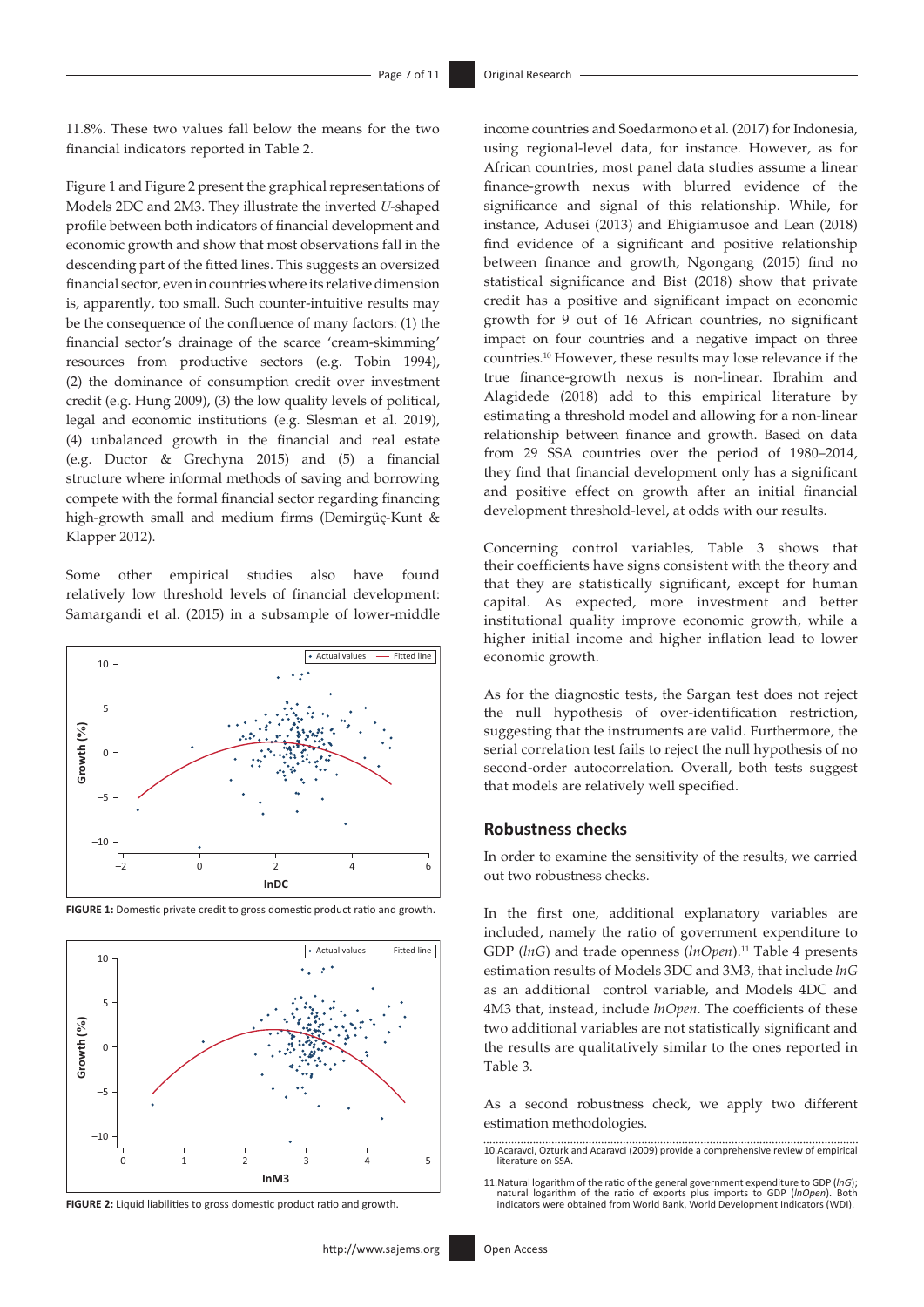**TABLE 4:** Two-step system-generalised method of moments estimations with an additional explanatory variable.

| Variable                   |              | Financial development, $FD \equiv DC$ |               |                                  | Financial development, $FD \equiv M3$ |                                  |              |                                  |  |
|----------------------------|--------------|---------------------------------------|---------------|----------------------------------|---------------------------------------|----------------------------------|--------------|----------------------------------|--|
|                            |              | Model 3DC                             |               | Model 4DC                        |                                       | Model 3M3                        |              | Model 4M3                        |  |
|                            | Coefficient  | <b>Robust standard</b><br>errors      | Coefficient   | <b>Robust standard</b><br>errors | Coefficient                           | <b>Robust standard</b><br>errors | Coefficient  | <b>Robust standard</b><br>errors |  |
| Growth <sub>t-1</sub>      | $-0.2042***$ | 0.0430                                | $-0.1833***$  | 0.0630                           | $-0.2251***$                          | 0.0381                           | $-0.2089***$ | 0.0454                           |  |
| InGDP0                     | $-4.0536**$  | 2.0108                                | $-4.9691*$    | 2.6083                           | $-4.1147**$                           | 1.6322                           | $-4.8990***$ | 1.5819                           |  |
| <b>InFD</b>                | 2.1140*      | 1.2459                                | 2.6089***     | 0.9998                           | 9.1632 ***                            | 2.7182                           | 9.9747***    | 2.2917                           |  |
| InFD <sup>2</sup>          | $-0.4975$    | 0.3197                                | $-0.6293***$  | 0.2389                           | $-1.8199***$                          | 0.4493                           | $-1.8775***$ | 0.3956                           |  |
| InGCF                      | 1.2276*      | 0.6438                                | 2.1681        | 1.2946                           | 1.1384**                              | 0.4962                           | 1.8520*      | 1.0731                           |  |
| Inflation                  | $-0.0010**$  | 0.0005                                | $-0.0007$ *** | 0.0002                           | $-0.0012***$                          | 0.0003                           | $-0.0011***$ | 0.0001                           |  |
| IL.                        | $2.0244*$    | 1.1325                                | $2.7163**$    | 1.3498                           | 1.7505*                               | 1.0766                           | 2.1303       | 1.4527                           |  |
| <b>InHC</b>                | 0.7834       | 6.1795                                | $-0.1002$     | 13.9122                          | 0.4432                                | 6.1428                           | 1.1683       | 6.7366                           |  |
| InG                        | $-1.2941$    | 0.9164                                |               | $\overline{\phantom{a}}$         | $-0.6006$                             | 1.0313                           |              |                                  |  |
| <b>InOpen</b>              |              | $\overline{\phantom{a}}$              | $-2.8072$     | 1.7679                           | $\overline{\phantom{a}}$              |                                  | $-2.1493$    | 1.4240                           |  |
| Constant                   | 27.1041**    | 13.0017                               | 38.7994**     | 19.7487                          | 15.8844**                             | 11.4139                          | 26.3698**    | 11.8948                          |  |
| $AR(2)$ ( <i>p</i> -value) | 0.3613       |                                       | 0.3196        |                                  | 0.1601                                |                                  | 0.1616       |                                  |  |
| Sargan test (p-value)      | 0.3724       | $\sim$                                | 0.5032        | $\overline{\phantom{a}}$         | 0.5432                                | $\overline{\phantom{a}}$         | 0.6430       | $\overline{\phantom{a}}$         |  |
| No. of countries           | 35           | $\sim$                                | 35            | ٠                                | 35                                    | $\overline{\phantom{a}}$         | 35           | $\overline{\phantom{a}}$         |  |
| No. of observations        | 194          |                                       | 194           |                                  | 194                                   |                                  | 194          |                                  |  |
| No. of instruments         | 34           | $\sim$                                | 34            | $\overline{\phantom{a}}$         | 34                                    | $\overline{\phantom{a}}$         | 34           | $\overline{\phantom{a}}$         |  |
| Turning point              | 8.4%         | $\overline{\phantom{a}}$              | 7.9%          | $\overline{\phantom{a}}$         | 12.4%                                 | $\overline{\phantom{a}}$         | 14.2%        |                                  |  |
| Lower bound slope          | 3.7240***    |                                       | 4.6455***     |                                  | 12.9208***                            | $\qquad \qquad \blacksquare$     | 13.8512***   |                                  |  |
| Upper bound slope          | $-2.8750***$ | $\overline{a}$                        | $-3.7018***$  | $\overline{\phantom{a}}$         | $-7.5802***$                          | $\overline{\phantom{0}}$         | $-7.2986***$ | $\overline{\phantom{a}}$         |  |
| Overall U-test (t-value)   | $4.03***$    |                                       | $6.17***$     |                                  | $11.18***$                            |                                  | 7.89***      |                                  |  |

Note: Time dummies were jointly significant and are not reported here to save space. Sargan test performed with non-robust standard errors. Dependent variable: Economic growth.<br>Sample period: 1980–2015 (5-year average).

\*\*\*, \*\* and \* denote significance level at 1%, 5% and 10%.

Following Soedarmono et al. (2017), we check the robustness of our results, running a static panel data model with GMM instrumental variables estimation. The estimation results presented in Table 1-A1, in Appendix 1, globally corroborate previous results of an inverted *U*-shaped relationship between financial development and economic growth.

Moreover, since our inverted *U*-shaped relationship result seemed incompatible with the results of Ibrahim and Alagidede (2018) of the existence of a threshold above (below) with which there is a positive and significant (nonsignificant) relationship between financial development and growth, we also applied a threshold estimation technique. However, Ibrahim and Alagidede estimate a static panel threshold model with annual data, while we control for endogeneity and purge business cycle frequencies from the data, estimating a dynamic panel threshold model with 5-year averaged data.

We follow the estimation procedure of Seo, Kim and Kim (2019) for a model with a kink in financial development. The threshold modelling strategy is becoming increasingly popular to search for non-linear relationships. As Law and Singh (2014) argue, the quadratic specification strategy imposes that the effect of finance on growth monotonically and symmetrically increases and decreases with the level of financial development. The threshold model, instead, allows for asymmetric behaviour with positive ranges of the relationship differing, in absolute impact, from that observed over negative ranges. The threshold model allows the relationship between finance and economic growth to be piecewise linear, with the levels of financial development indicators acting as a regime switching trigger. However, the estimation of this model requires a strictly balanced panel sample and, as a consequence, our sample is reduced to 23 countries. Therefore, this robustness exercise just seeks to check if the use of a threshold estimation method supports evidence of the non-linear pattern as seen in Ibrahim and Alagidede's (2018) results, rather than validate our results for the sample of 36 countries.

Table 2-A1, in Appendix 1, reports the results of the estimation of a dynamic threshold model using a GMM estimator, for a balanced sample of 23 SSA countries and for the period 1980–2015.12 Empirical findings show a hump-shaped relationship between financial development and economic growth: financial development has positive effects on growth only until a threshold level of 17%, for the domestic credit to private sector ratio (%GDP), and only up to 15.4% of GDP for liquid liabilities, hurting growth if these threshold levels are surpassed. The threshold levels for financial development indicators are still very small, only slightly higher than those from our quadratic baseline models and large sample. Hence, smoothing the business cycle effect and controlling for endogeneity with the estimation of a dynamic threshold model reinforce our findings in the large sample and the alternative estimation method, but do not support Ibrahim and Alagidede's (2018) results.

<sup>12.</sup>The 23 countries are: Burundi, Burkina Faso, Botswana, Central African Republic, Cote d'Ivoire, Cameroon, Democratic Republic of the Congo, Gabon, Ghana,<br>Gambia, Kenya, Madagascar, Mauritius, Malawi, Niger, Nigeria, Rwanda, Sudan,<br>Senegal, Sierra Leone, Swaziland, Togo and South Africa. Except Sudan, all these countries are included in the sample of 29 SSA countries of Ibrahim and Alagidede (2018).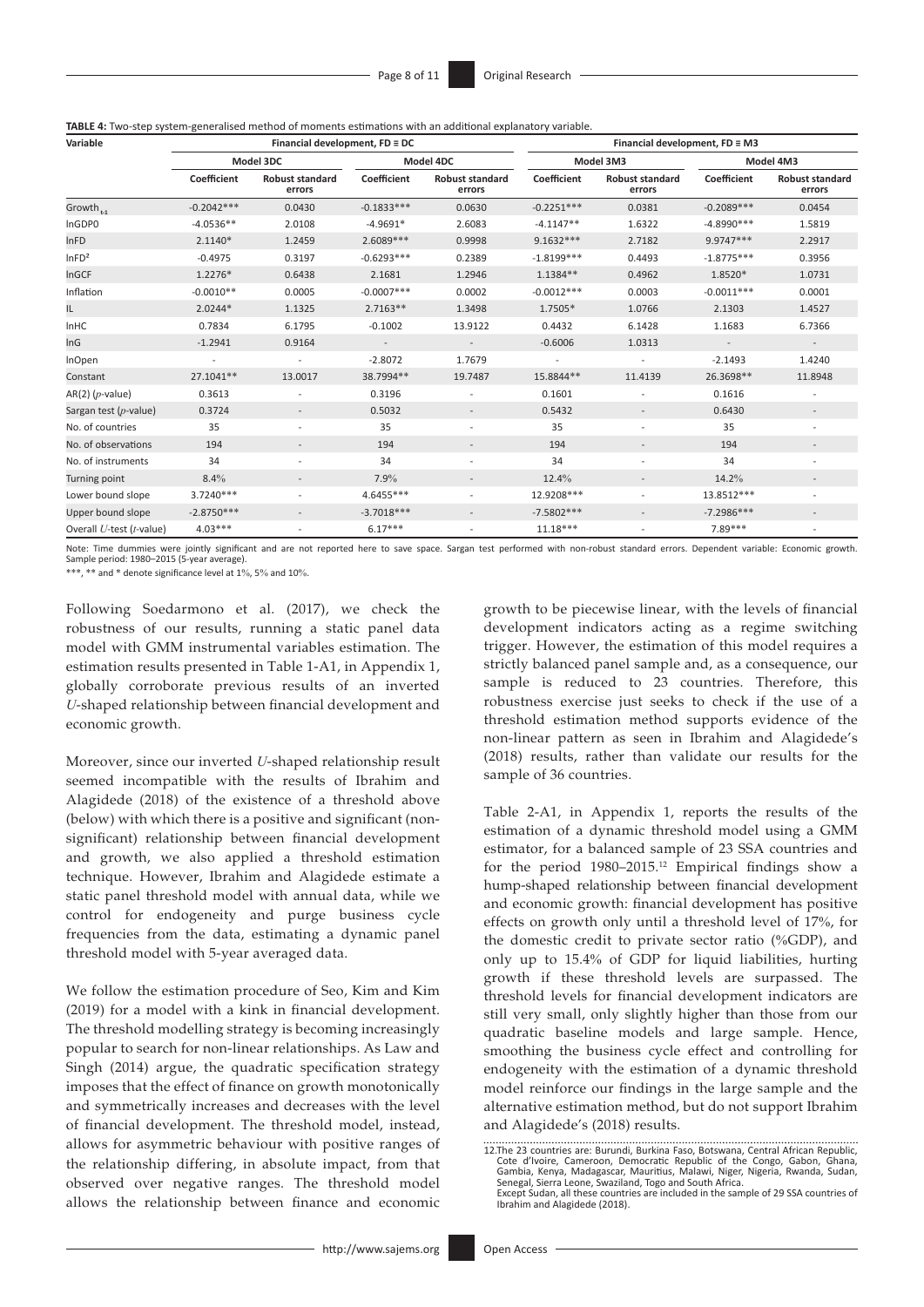# **Conclusion**

There is now significant empirical literature that documents the existence of a hump-shaped relationship between financial development and economic growth in developed and developing countries where the financial system is relatively developed.

In face of the recent expansion of the financial sectors of SSA countries, it may be the case that even underdeveloped financial systems can become relatively oversized. In other words, it is possible that an inverted *U*-shaped relationship between financial development and economic growth can also be verified in less developed and lowincome countries, but on a much lower threshold-level of financial development compared to developed countries. We fill a gap in empirical literature by testing this hypothesis for a panel data in 36 SSA countries for the period 1980–2015.

Our empirical results suggest that more finance is not always better and may harm economic growth, even in countries with low levels of financial development. Moreover, most of the sample observations exceed the low threshold levels of financial development suggesting that further increase of the size of the financial sector may hamper economic growth in SSA countries. Therefore, in terms of policy implications, policymakers should focus more on formulating and implementing policies that create a favourable environment for the private sector to grow with the availability of the required finance, rather than just increasing the size of the financial sector. Measures to strengthen the quality of finance and other growthenhancing strategies, namely institutional quality and economic reforms, need to be undertaken.

Future research could shed more light on the non-linear relationship between finance and growth by examining more profoundly the role of mediating factors such as the quality of political institutions and by deconstructing the credit into consumption and investment credit. Investigating this nonlinear relationship in the individual SSA countries may be also of interest.

## **Acknowledgements**

We are grateful to three anonymous peer reviewers of this journal for their helpful comments and suggestions.

### **Competing interests**

The authors declare that they have no financial or personal relationships that may have inappropriately influenced them in the writing of this research article.

### **Authors' contributions**

C.M.D.C.M, A.F.M.G.S. and P.D.D.V. contributed equally to this research article.

### **Ethical considerations**

This article followed all ethical standards for research without direct contact with human or animal subjects.

#### **Funding information**

This research has been financed by Portuguese public funds through FCT – Fundação para a Ciência e a Tecnologia, I.P. – in the framework of project UID/ECO/04105/2019 (Celsa Machado).

#### **Data availability**

Data may be available from the authors on request.

### **Disclaimer**

The views and opinions expressed in this article are those of the authors and do not necessarily reflect the official policy or position of any affiliated agency of the authors.

### **References**

- Acaravci, S.K., Ozturk, I. & Acaravci, A., 2009, 'Financial development and economic<br>growth: Literature survey and empirical evidence from sub-Saharan African<br>countries', South African Journal of Economic and Management Sc 11–27.<https://doi.org/10.4102/sajems.v12i1.258>
- Acemoğlu, D. & Zilibotti, F., 1997, 'Was Prometheus unbound by chance? Risk, diversification and growth', *Journal of Political Economy* 105(4), 709–751. [https://](https://doi.org/10.1086/262091) [doi.org/10.1086/262091](https://doi.org/10.1086/262091)
- Adusei, M., 2013, 'Finance-growth nexus in Africa: A panel generalized method of moments (Gmm) analysis', *Asian Economic and Financial Review* 3(10), 1314–1324.
- Adusei, M., 2019, 'The finance–growth nexus: Does risk premium matter?' *International Journal of Finance & Economics* 24(1), 588–603. [https://doi.](https://doi.org/10.1002/ijfe.1681) [org/10.1002/ijfe.1681](https://doi.org/10.1002/ijfe.1681)
- Anwar, S. & Cooray, A., 2012, 'Financial development, political rights, civil liberties and economic growth: Evidence from South Asia', *Economic Modelling* 29(3), 974–981.<https://doi.org/10.1016/j.econmod.2012.02.009>
- Arcand, J.L., Berkes, E. & Panizza, U., 2015, 'Too much finance?', *Journal of Economic Growth* 20(2), 105–148.<https://doi.org/10.1007/s10887-015-9115-2>
- Arellano, M. & Bond, S., 1991, 'Some tests of specification for panel data: Monte Carlo evidence and an application to employment equations', *The Review of Economic Studies* 58(2), 277–297.<https://doi.org/10.2307/2297968>
- Arellano, M. & Bover, O., 1995, 'Another look at the instrumental variable estimation of error-components models', *Journal of Econometrics* 68(1), 29–51. [https://doi.org/10.1016/0304-4076\(94\)01642-D](https://doi.org/10.1016/0304-4076(94)01642-D)
- Beck, T., 2011, 'The role of finance in economic development: Benefits, risks, and politics', Discussion Paper 2011-141, Center for Economic Research, Tilburg University, Tilburg.
- Beck, T., 2013, 'Finance, growth and fragility: The role of government', *International Journal of Banking, Accounting and Finance* 5(1-2), 49-77. [https://doi.](https://doi.org/10.1504/IJBAAF.2013.058088) Journal of Banking, Accountin<br>[org/10.1504/IJBAAF.2013.058088](https://doi.org/10.1504/IJBAAF.2013.058088)
- Beck, T., Levine, R. & Loayza, N., 2000, 'Finance and the sources of growth', *Journal of Financial Economics* 58(1–2), 261–300. [https://doi.org/10.1016/S0304-](https://doi.org/10.1016/S0304-405X(00)00072-6) [405X\(00\)00072-6](https://doi.org/10.1016/S0304-405X(00)00072-6)
- Bencivenga, V.R. & Smith, B.D., 1991, 'Financial intermediation and endogenous growth', *The Review of Economic Studies* 58(2), 195–209. [https://doi.](https://doi.org/10.2307/2297964) [org/10.2307/2297964](https://doi.org/10.2307/2297964)
- Benczúr, P., Karagiannis, S. & Kvedaras, V., 2019, 'Finance and economic growth: Financing structure and non-linear impact', *Journal of Macroeconomics* 62, 103048. <https://doi.org/10.1016/j.jmacro.2018.08.001>
- Bist, J.P., 2018, 'Financial development and economic growth: Evidence from a<br>panel of 16 African and non-African low-income countries', Cogent Economics &<br>Finance 6(1), 1-17. <https://doi.org/10.1080/23322039.2018.1449780>
- Blundell, R. & Bond, S., 1998, 'Initial conditions and moment restrictions in dynamic panel data models', *Journal of Econometrics* 87(1), 115–143. [https://doi.](https://doi.org/10.1016/S0304-4076(98)00009-8) [org/10.1016/S0304-4076\(98\)00009-8](https://doi.org/10.1016/S0304-4076(98)00009-8)
- Bolton, P., Santos, T. & Scheinkman, J., 2016, 'Cream-skimming in financial markets', *The Journal of Finance* 71(2), 709–736.<https://doi.org/10.1111/jofi.12385>
- Cecchetti, G. & Kharroubi, E., 2012, 'Reassessing the impact of finance on growth', BIS Working Paper 381, Bank for International Settlements, Basel.
- Deidda, L. & Fattouh, B., 2002, 'Non-linearity between finance and growth', *Economics Letters* 74(3), 339–345. [https://doi.org/10.1016/S0165-1765\(01\)00571-7](https://doi.org/10.1016/S0165-1765(01)00571-7)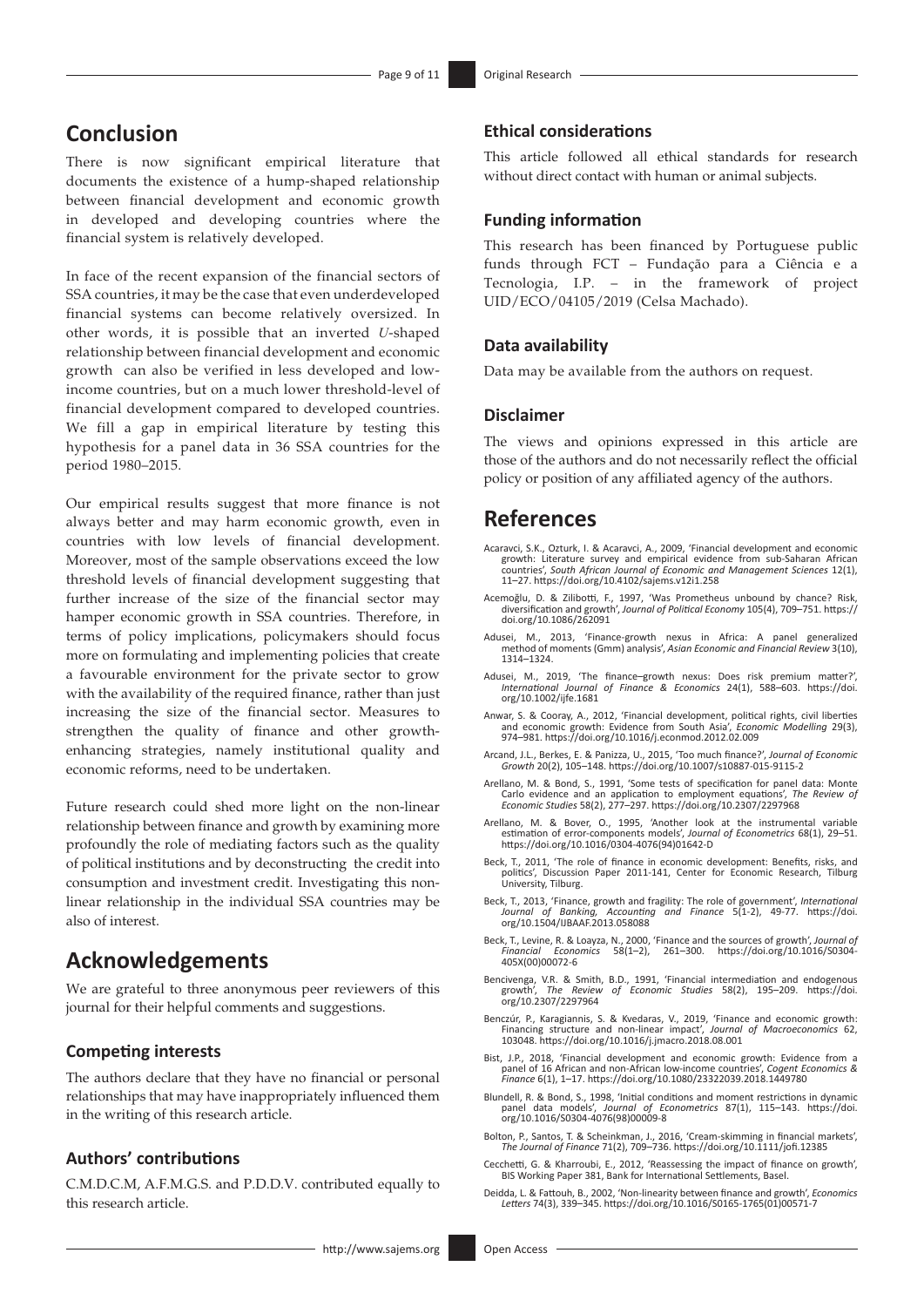- Demetriades, P. & Law, S.H., 2006, 'Finance, institutions and economic growth', *International Journal of Finance and Economics* 11(3), 245–260. [https://doi.](https://doi.org/10.1002/ijfe.296) [org/10.1002/ijfe.296](https://doi.org/10.1002/ijfe.296)
- Demirgüç-Kunt, A. & Klapper, L., 2012, 'Financial inclusion in Africa: An overview', World Bank Policy Research Working Paper 6088, June, World Bank, Washington, DC.
- Demirgüç-Kunt, A., Feyen, E. & Levine, R., 2013, 'The evolving importance of banks and securities markets', *The World Bank Economic Review* 27(3), 476–490. [https://](https://doi.org/10.1093/wber/lhs022) [doi.org/10.1093/wber/lhs022](https://doi.org/10.1093/wber/lhs022)
- Dombi, Á. & Grigoriadis, T., 2020, 'State history and the finance-growth nexus: Evidence from transition economies', *Economic Systems* 44(1), 100738. [https://](https://doi.org/10.1016/j.ecosys.2019.100738) [doi.org/10.1016/j.ecosys.2019.100738](https://doi.org/10.1016/j.ecosys.2019.100738)
- Ductor, L. & Grechyna, D., 2015, 'Financial development, real sector, and economic growth', *International Review of Economics and Finance* 37(C), 393–405. [https://](https://doi.org/10.1016/j.iref.2015.01.001) growth', International According to 1900.<br>[doi.org/10.1016/j.iref.2015.01.001](https://doi.org/10.1016/j.iref.2015.01.001)
- Effiong, E., 2015, 'Financial development, institutions and economic growth: Evidence from sub-Saharan Africa', MPRA Paper 66085, University Library of Munich, Munich.
- Ehigiamusoe, K.U. & Lean, H.H., 2018, 'Finance–growth nexus: New insights from the West African Region', *Emerging Markets Finance and Trade* 54(11), 2596–2613.<br><https://doi.org/10.1080/1540496X.2017.1364623>
- Feenstra, R.C., Inklaar, R. & Timmer, M.P., 2015, 'The next generation of the Penn<br>world table', *American Economic Review* 105(10), 3150–3182. [https://doi.](https://doi.org/10.1257/aer.20130954)<br>[org/10.1257/aer.20130954](https://doi.org/10.1257/aer.20130954)
- Fernandez, A. & Tamayo, C.E., 2017, 'From institutions to financial development and<br>growth: What are the links?', *Journal of Economic Surveys* 31(1), 17–57. [https://](https://doi.org/10.1111/joes.12132)<br>[doi.org/10.1111/joes.12132](https://doi.org/10.1111/joes.12132)
- Gazdar, K., & Cherif, M., 2015, 'Institutions and the finance-growth nexus: Empirical evidence from MENA countries', *Borsa Istanbul Review* 15(3), 137–160. [https://](https://doi.org/10.1016/j.bir.2015.06.001) [doi.org/10.1016/j.bir.2015.06.001](https://doi.org/10.1016/j.bir.2015.06.001)
- Greenwood, J. & Jovanovic, B., 1990, 'Financial development, growth, and the distribution of income', *Journal of Political Economy* 98(5), 1076–1107. [https://](https://doi.org/10.1086/261720)<br>[doi.org/10.1086/261720](https://doi.org/10.1086/261720)
- Hung, F.-S., 2009, 'Explaining the nonlinear effects of financial development on economic growth', *Journal of Economics* 97(1), 41–65. [https://doi.org/10.1007/](https://doi.org/10.1007/s00712-008-0057-4) [s00712-008-0057-4](https://doi.org/10.1007/s00712-008-0057-4)
- Hung, F.-S. & Cothren, R., 2002, 'Credit market development and economic growth' *Journal of Economics and Business* 54(2), 219–237. [https://doi.org/10.1016/](https://doi.org/10.1016/S0148-6195(01)00063-7) [S0148-6195\(01\)00063-7](https://doi.org/10.1016/S0148-6195(01)00063-7)
- Ibrahim, M. & Alagidede, P., 2018, 'Nonlinearities in financial development–economic growth nexus: Evidence from sub-Saharan Africa', *Research in International Business and Finance* 46, 95–104.<https://doi.org/10.1016/j.ribaf.2017.11.001>
- Inoue, T. & Hamori, S., 2016, 'Financial access and economic growth: Evidence from sub-Saharan Africa', *Emerging Markets Finance and Trade* 52(3), 743–753. [https://](https://doi.org/10.1080/1540496X.2016.1116282) [doi.org/10.1080/1540496X.2016.1116282](https://doi.org/10.1080/1540496X.2016.1116282)
- King, R.G. & Levine, R., 1993a, 'Finance and growth: Schumpeter might be right', *The Quarterly Journal of Economics* 108(3), 717–737.<https://doi.org/10.2307/2118406>
- King, R.G. & Levine, R., 1993b, 'Finance, entrepreneurship and growth', *Journal of Monetary Economics* 32(3), 513–542. [https://doi.org/10.1016/0304-3932\(93\)90028-E](https://doi.org/10.1016/0304-3932(93)90028-E)
- Law, S.H., Lee, W.C. & Singh, N., 2018, 'Revisiting the finance-innovation nexus: Evidence from a non-linear approach', *Journal of Innovation & Knowledge* 3(3), 143–153. <https://doi.org/10.1016/j.jik.2017.02.001>
- Law, S.H. & Singh, N., 2014, 'Does too much finance harm economic growth?', *Journal of Banking & Finance* 41, 36–44. <https://doi.org/10.1016/j.jbankfin.2013.12.020>
- Levine, R., 2005, 'Finance and growth: Theory and evidence', in P. Aghion & S.N. Durlauf (eds.), *Handbook of economic growth*, pp. 865–934, Elsevier, Amsterdam.
- Levine, R., Loayza, N. & Beck, T., 2000, 'Financial intermediation and growth: Causality and causes', *Journal of Monetary Economics* 46(1), 31–77. [https://doi.](https://doi.org/10.1016/S0304-3932(00)00017-9) [org/10.1016/S0304-3932\(00\)00017-9](https://doi.org/10.1016/S0304-3932(00)00017-9)
- Lind, J.T. & Mehlum, H., 2010, 'With or without U? The appropriate test for a U-shaped relationship', *Oxford Bulletin of Economics and Statistics* 72(1), 109–118. [https://](https://doi.org/10.1111/j.1468-0084.2009.00569.x) [doi.org/10.1111/j.1468-0084.2009.00569.x](https://doi.org/10.1111/j.1468-0084.2009.00569.x)
- Loyaza, N.V. & Rancière, R., 2006, 'Financial development, financial fragility, and growth', *Journal of Money Credit and Banking* 38(4), 1051–1076. [https://doi.](https://doi.org/10.1353/mcb.2006.0060) [org/10.1353/mcb.2006.0060](https://doi.org/10.1353/mcb.2006.0060)
- Ngongang, E., 2015, 'Financial development and economic growth in sub-Saharan Africa: A dynamic panel data analysis', *European Journal of Sustainable Development* 4(2), 369–378.<https://doi.org/10.14207/ejsd.2015.v4n2p369>
- Pagano, M., 1993, 'Financial markets and growth: An overview', *European Economic Review* 37(2–3), 613–622. [https://doi.org/10.1016/0014-2921\(93\)90051-B](https://doi.org/10.1016/0014-2921(93)90051-B)
- Panizza, U., 2014, 'Financial development and economic growth: Known knowns, known unknowns, and unknown unknowns', *Revue d'économie du Développement* 22(HS02), 35–65. <https://doi.org/10.3917/edd.hs02.0035>
- Pasali, S., 2013, 'Where is the cheese? Synthesizing a giant literature on causes and consequences of financial sector development', World Bank Policy Research Working Paper 6655, October, World Bank, Washington, DC.
- Popov, A., 2017, 'Evidence on finance and economic growth', Working Paper Series No. 2115, December, European Central Bank, Frankfurt.
- Rioja, F. & Valey, N., 2004a, 'Does one size fit all? A reexamination of the finance and growth relationship', *Journal of Development Economics* 74(2), 429–447. [https://](https://doi.org/10.1016/j.jdeveco.2003.06.006) [doi.org/10.1016/j.jdeveco.2003.06.006](https://doi.org/10.1016/j.jdeveco.2003.06.006)
- Rioja, F. & Valey, N., 2004b, 'Finance and the sources of growth at various stages of economic development', *Economic Inquiry* 42(1), 127–140. [https://doi.](https://doi.org/10.1093/ei/cbh049) [org/10.1093/ei/cbh049](https://doi.org/10.1093/ei/cbh049)
- Samargandi, N., Fidrmuc, J. & Ghosh, S., 2015, 'Is the relationship between financial development and economic growth monotonic? Evidence from a sample of middle income countries', World Development 68, 66–81. [https://doi.](https://doi.org/10.1016/j.worlddev.2014.11.010) [org/10.1016/j.worlddev.2014.11.010](https://doi.org/10.1016/j.worlddev.2014.11.010)
- Seo, M.H., Kim, S. & Kim, Y.-J., 2019, 'Estimation of dynamic panel threshold model using stata', Papers 1902.10318, arXiv.org, Division of Economics Seoul National University, Seoul.
- Slesman, L., Baharumshah, A.Z. & Azman-Saini, W.N.W., 2019, 'Political institutions and finance-growth nexus in emerging markets and developing countries: A tale of one threshold', *The Quarterly Review of Economics and Finance* 72, 80–100. <https://doi.org/10.1016/j.qref.2019.01.017>
- Soedarmono, W., Hasan, I., & Arsyad, N., 2017, 'Non-linearity in the finance-growth nexus: Evidence from Indonesia', *International Economics* 150, 19–35. [https://doi.](https://doi.org/10.1016/j.inteco.2016.11.003) [org/10.1016/j.inteco.2016.11.003](https://doi.org/10.1016/j.inteco.2016.11.003)
- Swamy, V. & Dharani, M., 2019, 'The dynamics of finance-growth nexus in advanced economies', *Review of Economics and Finance* 64(1), 122–146. [https://doi.](https://doi.org/10.1016/j.iref.2019.06.001) [org/10.1016/j.iref.2019.06.001](https://doi.org/10.1016/j.iref.2019.06.001)
- Tobin, J., 1984, 'On the efficiency of the financial system', *Lloyds Bank Review* 153,  $1 - 15$
- Windmeijer, F., 2005, 'A finite sample correction for the variance of linear efficient two-step GMM estimators', *Journal of Econometrics* 126(1), 25–51. [https://doi.](https://doi.org/10.1016/j.jeconom.2004.02.005) [org/10.1016/j.jeconom.2004.02.005](https://doi.org/10.1016/j.jeconom.2004.02.005)

Appendix starts on the next page  $\rightarrow$